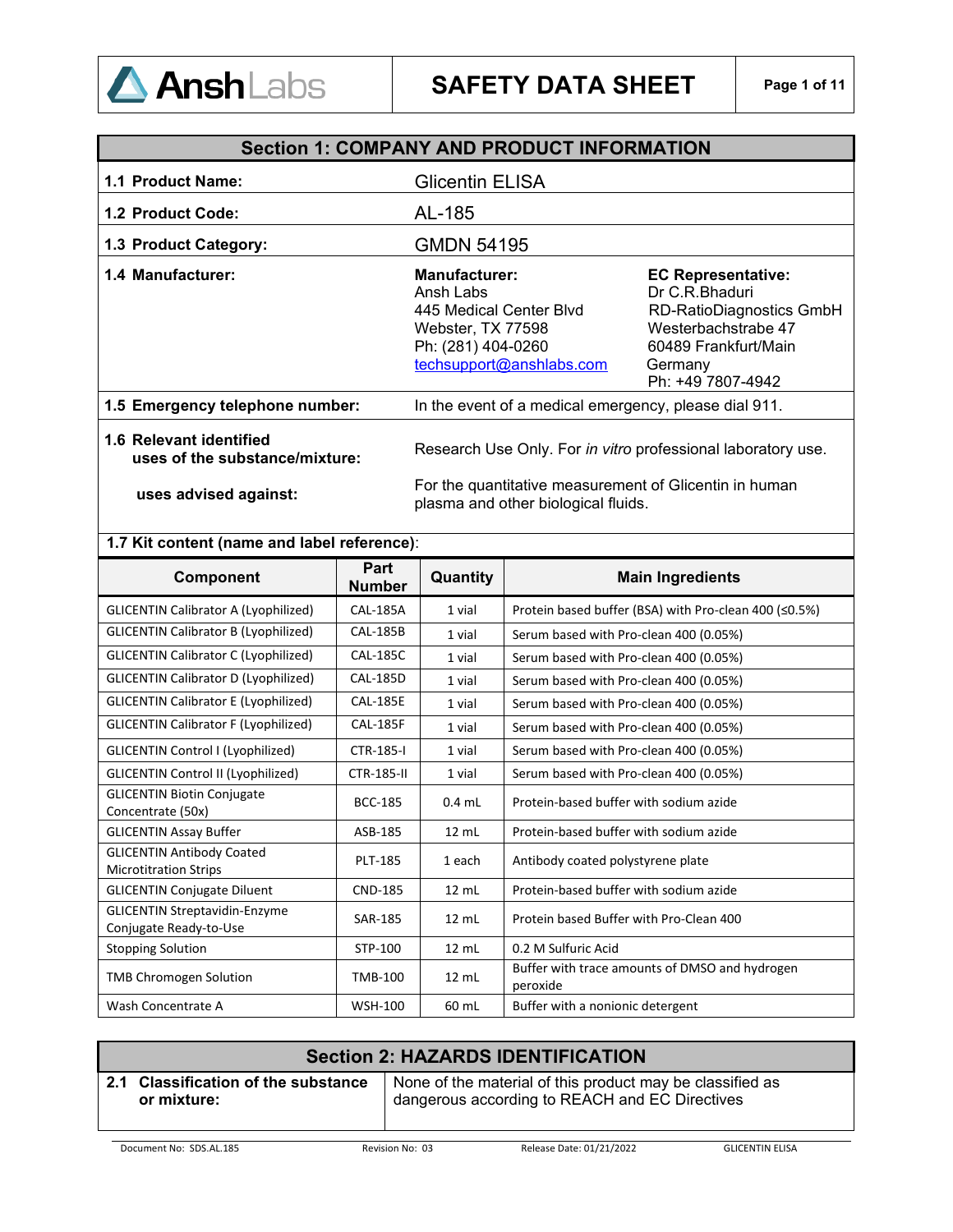

|                                                                          | 1272/2008/EC due to the low concentration of hazardous<br>ingredients.                                                                                                                                                                                                                                                                                                           |  |  |
|--------------------------------------------------------------------------|----------------------------------------------------------------------------------------------------------------------------------------------------------------------------------------------------------------------------------------------------------------------------------------------------------------------------------------------------------------------------------|--|--|
| 2.2 Label elements                                                       |                                                                                                                                                                                                                                                                                                                                                                                  |  |  |
|                                                                          | <b>Stopping solution:</b><br>DANGER H314 Causes severe skin burns and eye damage.<br>P280 Wear protective gloves, protective clothing and eye/ face<br>protection.<br>P301+P330+P331 If swallowed: rinse mouth.<br>P303+P361+P353 If on skin (or hair): Rinse skin with water.<br>P305+P351+P338 If in eyes: Rinse cautiously with water for                                     |  |  |
|                                                                          | several minutes. Continue rinsing.<br>P310 Immediately seek physician assistance.                                                                                                                                                                                                                                                                                                |  |  |
|                                                                          | Pro-clean 400:                                                                                                                                                                                                                                                                                                                                                                   |  |  |
|                                                                          | R23/24/25: Harmful if inhaled, in contact with skin and if<br>swallowed                                                                                                                                                                                                                                                                                                          |  |  |
| 2.3 Hazards not otherwise<br>classified (HNOC) or not<br>covered by GHS: | Not applicable.<br>Note: this product is intended for laboratory use by professional<br>uses only. Use appropriate personal protective equipment while<br>working with the reagents provided.                                                                                                                                                                                    |  |  |
|                                                                          | Bovine products (BSA) have been derived from US origin and<br>processed in USDA licensed facilities, and are free from known<br>infections, however, it should be considered that no available test<br>method can offer complete assurance of eliminating potential<br>biohazardous risk. The antibodies are from monoclonal origin and<br>are free from human or animal source. |  |  |

### **Section 3: COMPOSITION/INFORMATION ON INGREDIENTS**

#### **3.1 Substances Hazard Classification of Pure Ingredients**<br>  $\begin{array}{c|c}\n\hline\n\end{array}$  **EU 1272/2008 Chemical Name**  % by wt. EU-67/548/EEC **CLP/GHS US OSHA WHMIS Sulfuric Acid CAS #** 7664-93-9 **EINECS #** 231-639-5 **Index #** 016-020-00-8 <2 C; R35 Eye Dam. 1 Skin Corr. 1A H314; H318 Water-Reactive **Carcinogen Corrosive** Highly Toxic D1A; E

#### **3.2 Mixtures**

Document No: SDS.AL.185 Revision No: 03 Release Date: 01/21/2022 GLICENTIN ELISA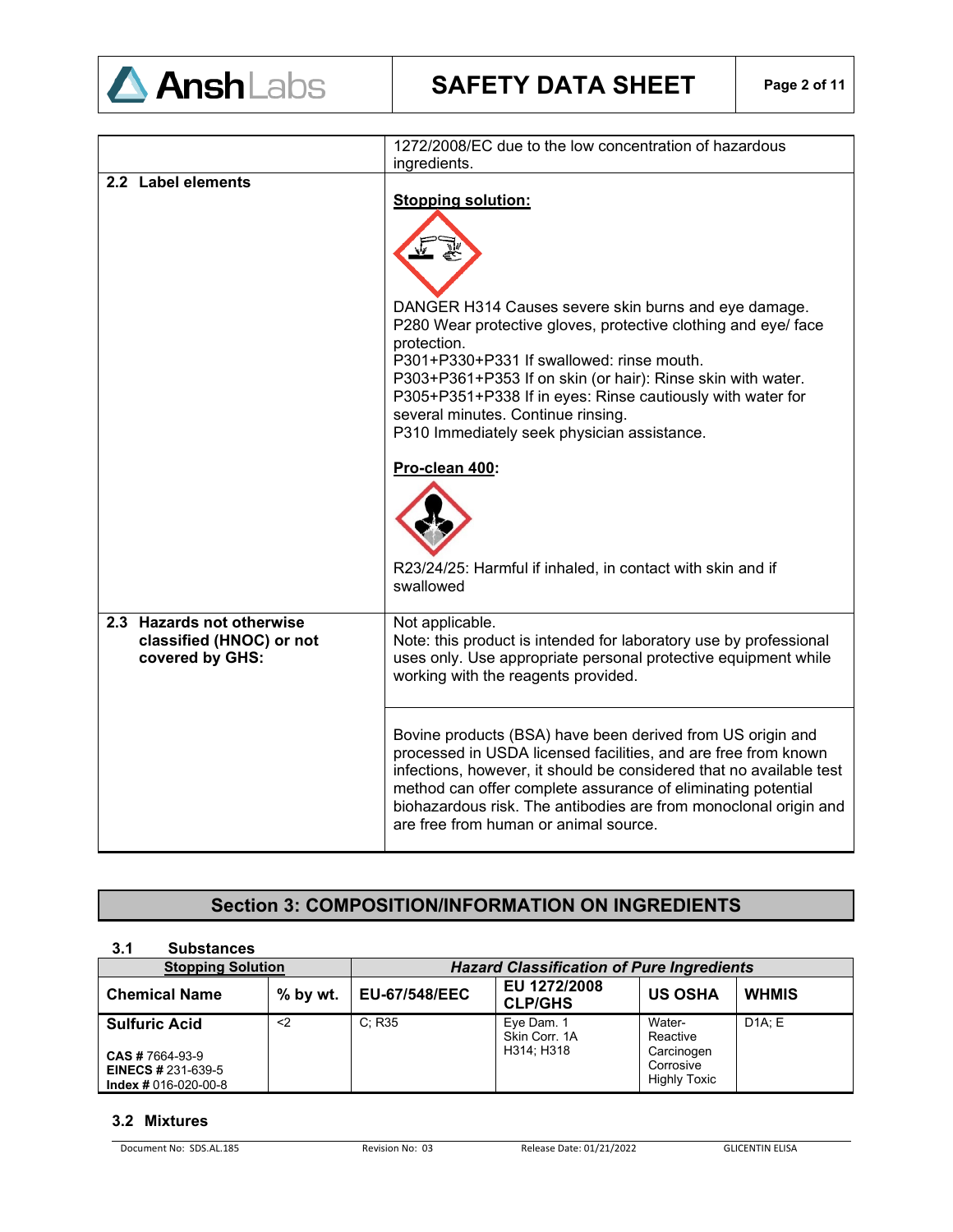

2 - Substance with Community workplace exposure limits

8 - Present at concentration below the cut-off limits.

9 - Mixture of 5-chloro-2-methyl-4-isothiazolin-3-one [EC# 247-500-7] and 2-methyl-4-isothiazolin-3-one [EC# 220-239-6] (3:1) is the active ingredient of Pro-Clean 400

| <b>Glucagon Calibrators A-G,</b><br>Glucagon sample Diluent,<br><b>Glucagon Streptavidin-Enzyme Conjugate</b><br><b>RTU</b>                                                                                                                                    |            | <b>Hazard Classification of Pure Ingredients</b> |                                                                                                                                                                                             |                                  |                |      |
|----------------------------------------------------------------------------------------------------------------------------------------------------------------------------------------------------------------------------------------------------------------|------------|--------------------------------------------------|---------------------------------------------------------------------------------------------------------------------------------------------------------------------------------------------|----------------------------------|----------------|------|
| <b>Chemical Name</b>                                                                                                                                                                                                                                           | $%$ by wt. | EU-<br>67/548/EEC                                | EU 1272/2008<br><b>CLP/GHS</b>                                                                                                                                                              | <b>US OSHA</b>                   | <b>WHMIS</b>   |      |
| Pro-Clean $400^{(2,8)}$<br>reaction mass of: 5-chloro-2-<br>methyl-4-isothiazolin-3-one<br>[EC# 247-500-7] and<br>2-methyl-4-isothiazolin-3-one<br>[EC# 220-239-6] (3:1)<br><b>CAS # 55965-84-9</b><br><b>EINECS # Not available</b><br>$Index # 613-167-00-5$ | $\leq 0.5$ | T: R23/24/25-<br>34-43<br>N; R50/53              | Acute Tox, Dermal 3<br>Acute Tox, Inhal, 3<br>Acute Tox, Oral 3<br>Aquatic Acute 1<br>Aquatic Longterm 1<br>Skin Corr. 1B<br>Skin Sens. 1<br>H301; H311;<br>H314: H317:<br>H331; H400; H410 | Corrosive<br>Sensitizer<br>Toxic | D1B; D2B;<br>E | 2, 9 |

| <b>Glucagon Calibrators A-G,</b><br>Glucagon sample Diluent,<br><b>Glucagon Biotin Conjugate Ready-to-Use (RTU)</b> |            | <b>Hazard Classification of Pure Ingredients</b> |                                                                                |                 |                  |      |
|---------------------------------------------------------------------------------------------------------------------|------------|--------------------------------------------------|--------------------------------------------------------------------------------|-----------------|------------------|------|
| <b>Chemical Name</b>                                                                                                | $%$ by wt. | EU-<br>67/548/EEC                                | EU 1272/2008<br><b>CLP/GHS</b>                                                 | <b>US OSHA</b>  | <b>WHMIS</b>     |      |
| <b>Sodium Azide</b>                                                                                                 | < 0.1      | T+: R28-32<br>N: R50/53                          | T+: R28-32<br>N: R50/53                                                        | Highly<br>Toxic | D <sub>1</sub> A | 2, 8 |
| <b>CAS # 26628-22-8</b><br><b>EINECS # 247-852-1</b><br>$Index # 011-004-00-7$                                      |            |                                                  | Acute Tox, Oral 2<br>Aquatic Acute 1<br>Aquatic Longterm 1<br>H300: H400: H410 | Irritant        |                  |      |

### **Section 4: FIRST AID MEASURES**

### **4.1 Description of first aid measures**

| General advice:          | No special measures required. Consult a physician in case of complaints.                                                                                                                        |
|--------------------------|-------------------------------------------------------------------------------------------------------------------------------------------------------------------------------------------------|
|                          |                                                                                                                                                                                                 |
| If inhaled:              | If product is inhaled, move exposed individual to fresh air.                                                                                                                                    |
| In case of skin contact: | In case of skin contact, flush with water for at least 15 minutes. Remove<br>contaminated clothing and shoes. If pain or irritation occur, obtain medical<br>attention.                         |
| In case of eye contact:  | If product enters eyes, wash eyes gently under running water for 15<br>minutes or longer, making sure that the eyelids are held open. If pain or<br>irritation occur, obtain medical attention. |
| If swallowed:            | If ingested, wash mouth out with water. Seek medical attention.                                                                                                                                 |

#### **4.2 Most important symptoms and effects, both acute and delayed:**

To the best of our knowledge, the chemical, physical a toxicological property have not been thoroughly investigated.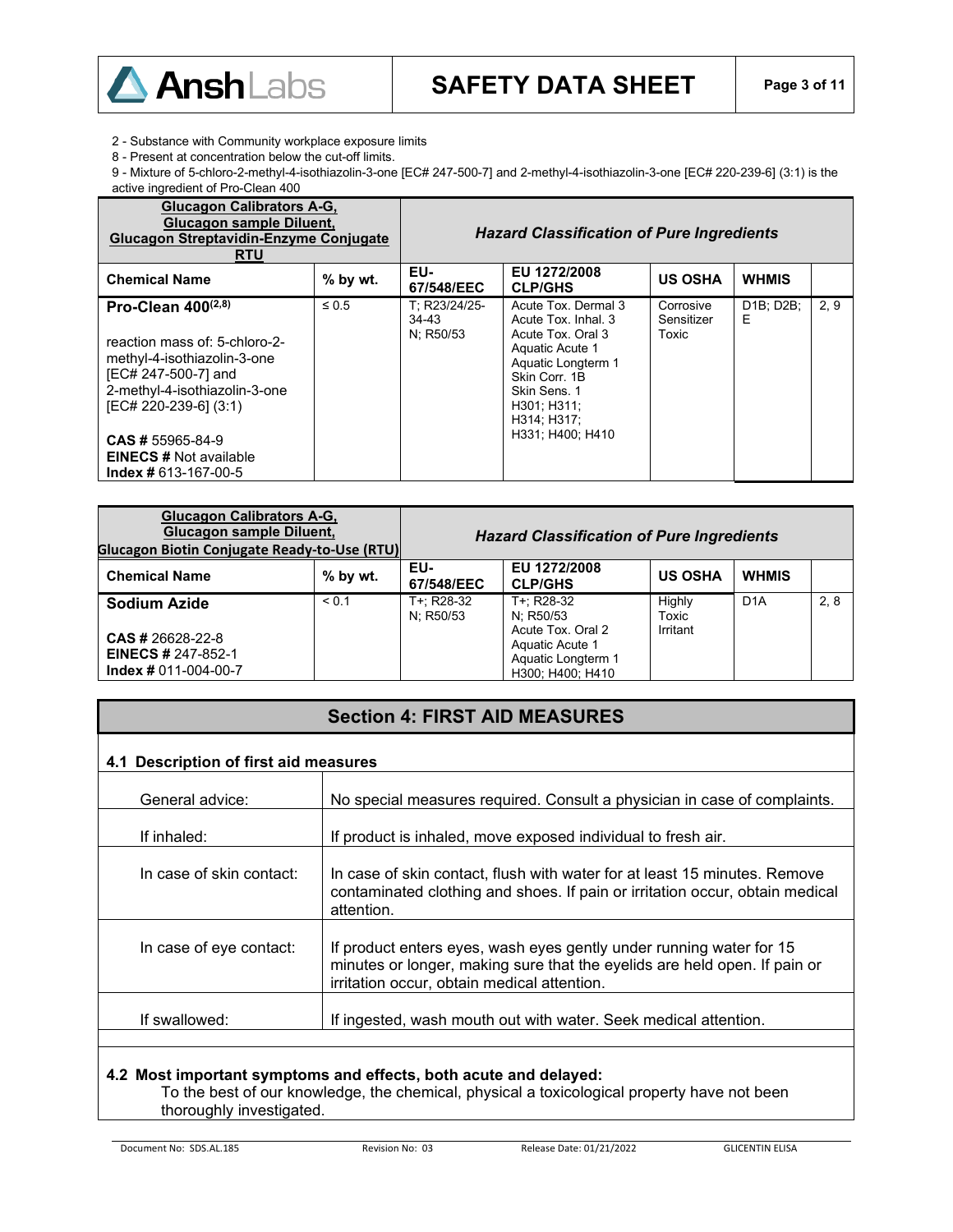#### **4.3 Indication of any immediate medical attention and special treatment needed**  No data available.

### **Section 5: FIREFIGHTING MEASURES**

**5.1 Flammable Properties:** Nonflammable solution.

#### **5.2 Extinguishing media:**

Chemical or water fire extinguisher.

## **5.3 Special hazards arising from the substance or mixture:**

No special hazards determined.

#### **5.4 Advise for Firefighters**

Wear self-contained breathing apparatus for firefighting, if necessary.

#### **5.5 NFPA Rating**

**Health:** 2 **Flammability:** 0 **Reactivity:** 1

### **Section 6: ACCIDENTAL RELEASE MEASURES**

#### **6.1 Personal precautions, protective equipment and emergency procedures:**

Use appropriate personal protective equipment (Wear rubber gloves, safety goggles, impermeable shoe covers and long laboratory coat).

#### **6.2 Spill and Leak Procedures:**

Absorb spilled material with an appropriate inert, non-flammable absorbent and dispose according to local regulations.

#### **6.3 Environmental precautions:**

Contain the spill to the smallest area possible. Do not let product enter drains. Discharge into the environment must be avoided.

**6.4 Methods and material for containment and cleaning up:** 

Absorb with inert absorbent material and dispose of a waste (see section 13).

### **6.5 Reference to other sections:**

For disposal see section 13.

### **Section 7: HANDLING AND STORAGE**

#### **7.1 Precautions for safe handling:**

Document No: SDS.AL.185 Revision No: 03 Release Date: 01/21/2022 GLICENTIN ELISA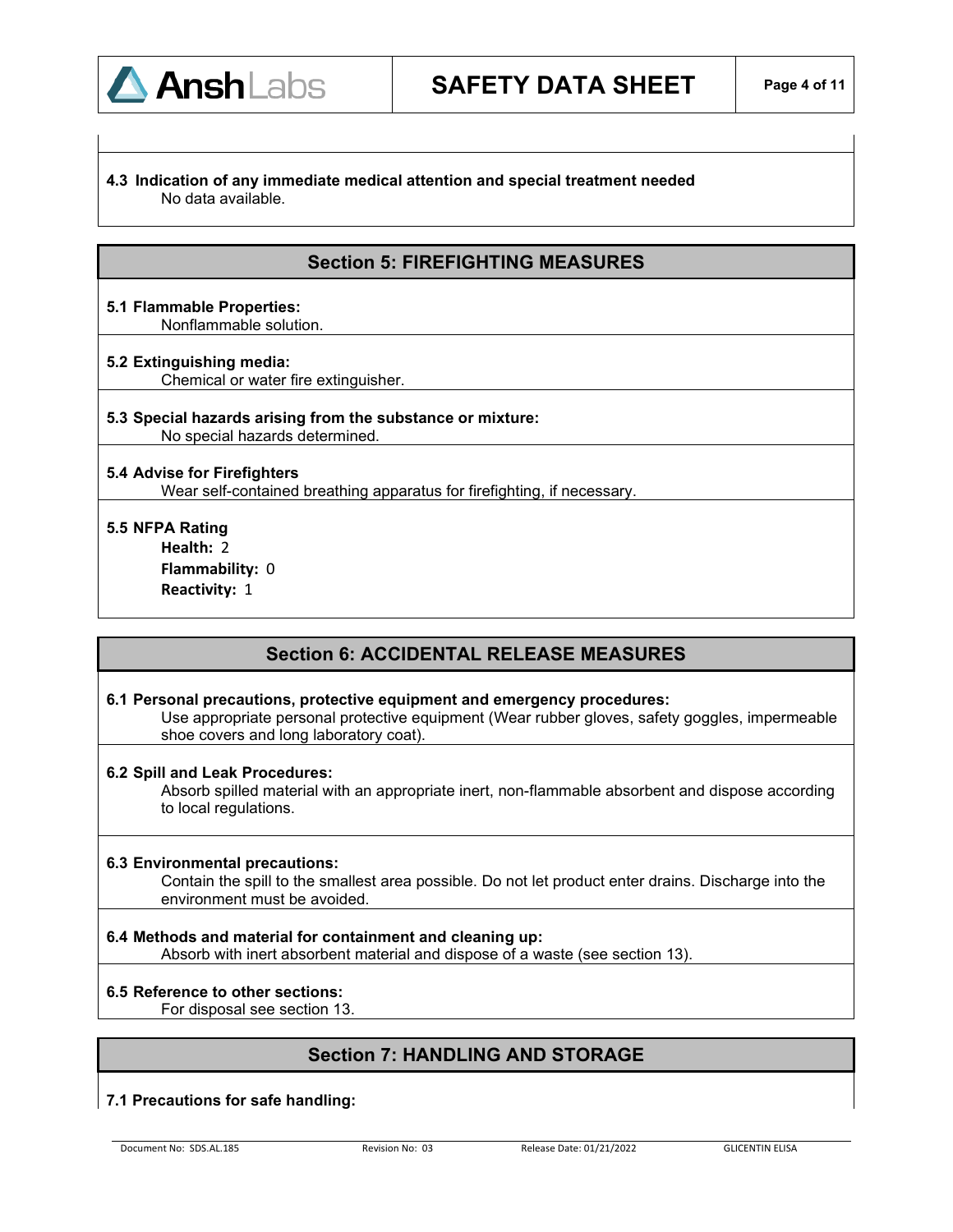

## **SAFETY DATA SHEET Page 5 of 11**

Wear suitable personal protective equipment. Take care not to splash spill or splatter reagents. Do not eat, drink, smoke or apply cosmetics in laboratory areas. Do not pipette samples or reagents by mouth.

#### **7.2 Recommended Storage and Conditions:**

Keep away from incompatible material (see Section 10). To maintain efficacy, store according to the instructions in the product labelling

#### **7.3 Specific end use(s):**

This product is intended for laboratory use by professional users only.

### **Section 8: EXPOSURE CONTROLS / PERSONAL PROTECTION**

#### **8.1 Control parameters:**

Component with exposure limits: it doesn't contain substances with exposure limit value.

#### **8.2 Exposure controls**

Handle in accordance with good industrial hygiene and safety practice. Wash hands before breaks at the end of workday.

#### **8.3 Personal protective equipment:**

| US OSHA:                     | None established.                                                                                                                                                                                                                                                                                                                      |
|------------------------------|----------------------------------------------------------------------------------------------------------------------------------------------------------------------------------------------------------------------------------------------------------------------------------------------------------------------------------------|
| ACGIH:                       | None established.                                                                                                                                                                                                                                                                                                                      |
| <b>DFG MAK:</b>              | None established.                                                                                                                                                                                                                                                                                                                      |
| NIOSH:                       | None established.                                                                                                                                                                                                                                                                                                                      |
| Japan:                       | None established.                                                                                                                                                                                                                                                                                                                      |
| <b>Engineering Controls:</b> | Use in well-ventilated area.                                                                                                                                                                                                                                                                                                           |
| Eye/face protection:         | Safety glasses or chemical goggles should be worn to prevent eye contact.                                                                                                                                                                                                                                                              |
| Skin protection:             | Lab coats, non-permeable rubber, neoprene, latex or nitrile disposable gloves.                                                                                                                                                                                                                                                         |
| Body protection:             | Lab coats.                                                                                                                                                                                                                                                                                                                             |
|                              | Respiratory protection: Under normal conditions, the use of this product should not require respiratory<br>protection. If overexposure should occur and ventilation is not adequate to<br>maintain airborne concentrations at acceptable levels, the use of respiratory<br>protection should be evaluated by a qualified professional. |

### **Section 9: PHYSICAL AND CHEMICAL PROPERTIES**

#### **9.1 Information on basic physical and chemical properties:**

| Component                       | Appearance         | Odor     | <b>pH</b>     |
|---------------------------------|--------------------|----------|---------------|
| <b>GLICENTIN Calibrator A-F</b> | Ivophilized powder | Odorless | 6.9           |
| <b>GLICENTIN Controls I-II</b>  | lyophilized powder | Odorless | 6.9           |
| <b>GLICENTIN Sample diluent</b> | Ivophilized powder | Odorless | $^{\prime}$ 4 |

Document No: SDS.AL.185 Revision No: 03 Release Date: 01/21/2022 GLICENTIN ELISA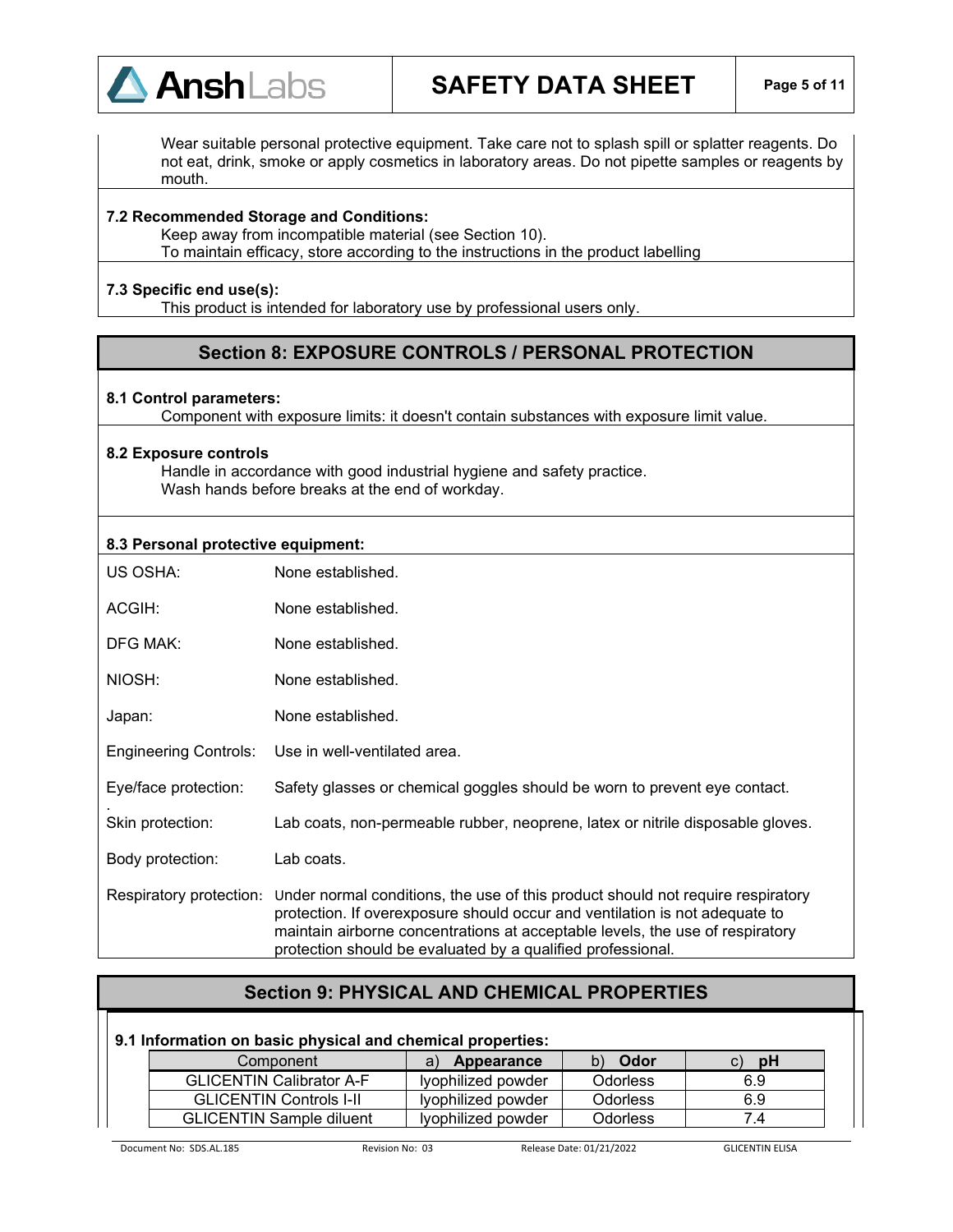

## **SAFETY DATA SHEET Page 6 of 11**

| <b>GLICENTIN Ab Plate</b>                                            | plastic, clear plate | <b>Odorless</b> | N/A |
|----------------------------------------------------------------------|----------------------|-----------------|-----|
| <b>GLICENTIN Biotin Conjugate</b><br>Concentrate (50X)               | liquid, colorless    | <b>Odorless</b> | 7.4 |
| <b>GLICENTIN Assay Buffer</b>                                        | liquid, colorless    | <b>Odorless</b> | 7.4 |
| <b>GLICENTIN Streptavidin-Enzyme</b><br>Conjugate Ready-to-Use (RTU) | liquid, yellow       | <b>Odorless</b> | 6.2 |
| <b>GLICENTIN Conjugate Diluent</b>                                   | liquid, colorless    | <b>Odorless</b> | 7.4 |
| <b>Stop Solution</b>                                                 | liquid, colorless    | <b>Odorless</b> | 1.2 |
| <b>TMB Chromogen Solution</b>                                        | liquid, colorless    | <b>Odorless</b> | 4.0 |
| Wash Concentrate A                                                   | liquid, colorless    | <b>Odorless</b> | 7.2 |
|                                                                      |                      |                 |     |

| For all components |                                              |                   |  |
|--------------------|----------------------------------------------|-------------------|--|
| d)                 | odor threshold                               | no data available |  |
| e)                 | melting point / freezing point               | no data available |  |
| f)                 | initial boiling point and boiling range      | no data available |  |
| g)                 | flash point                                  | no data available |  |
| h)                 | evaporation rate                             | no data available |  |
| i)                 | flammability (solid, gas)                    | no data available |  |
|                    | upper/lower flammability or explosive limits | no data available |  |
| k)                 | vapor pressure                               | no data available |  |
|                    | vapor density                                | no data available |  |
| m)                 | relative density                             | no data available |  |
| n)                 | solubility(ies)                              | no data available |  |
| O)                 | partition coefficient: n-octanol / water;    | no data available |  |
| p)                 | auto-ignition temperature                    | no data available |  |
| q)                 | decomposition temperature                    | no data available |  |
| r)                 | viscosity                                    | no data available |  |
| s)                 | explosive properties                         | no data available |  |
| t)                 | oxidizing properties                         | no data available |  |

#### **9.2 Other information:**

No other information available

### **Section 10: STABILITY AND REACTIVITY**

#### **10.1 Reactivity:**

No data available.

#### **10.2 Chemical stability:**

No data available.

#### **10.3 Possibility of hazardous reactions:**

Concentrated Sodium Azide may react with copper and lead plumbing to form explosive metal azides. May react with acids to form explosive hydrazoic acid. If drain disposed, flush with large amounts of water to prevent azide build-up.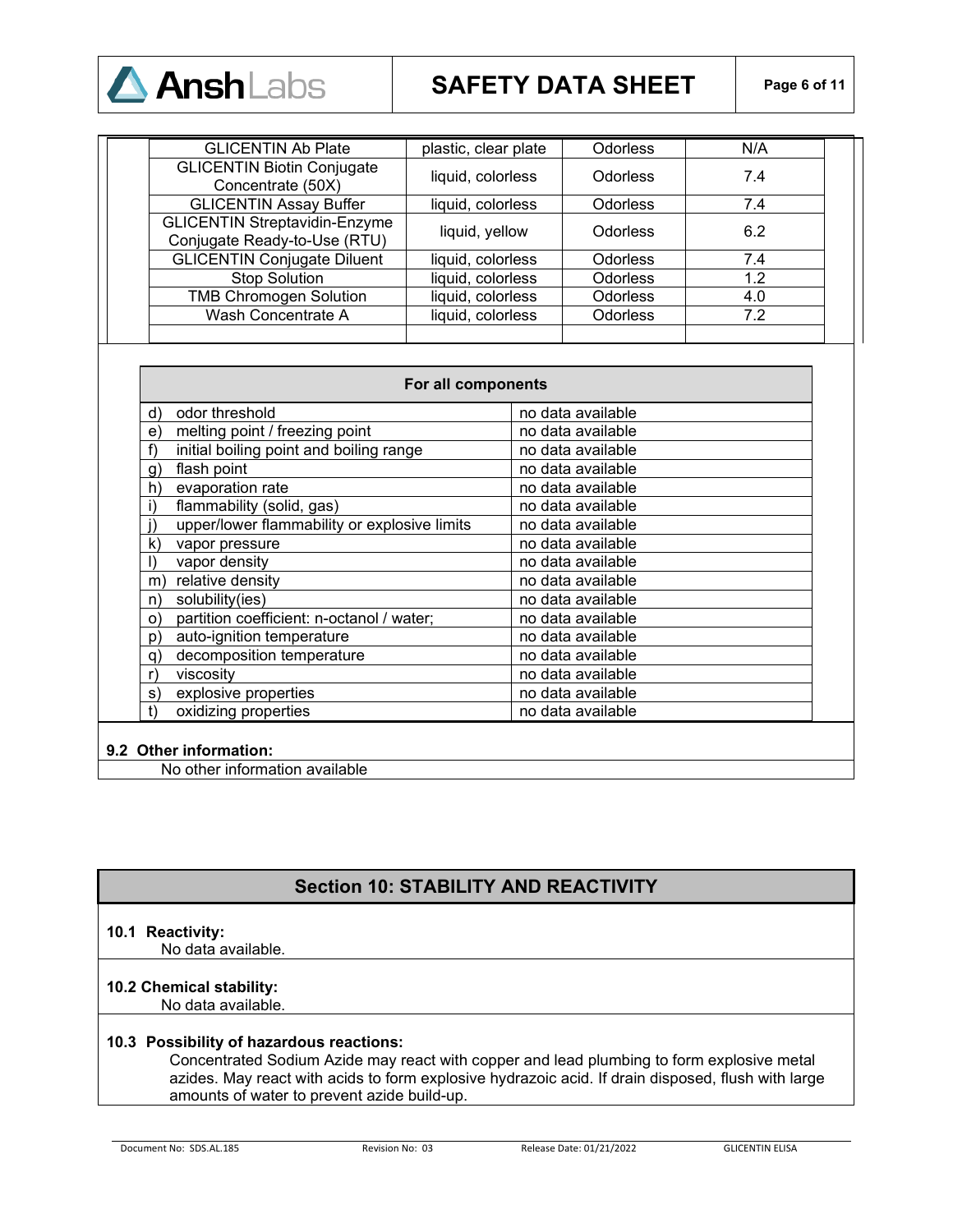

#### **10.4 Conditions to avoid:**

For the functional stability and reactivity of "TMB Substrate" avoid its exposure to direct sunlight, metals or oxidants and do not freeze the solution.

#### **10.5 Incompatible materials:**

Strong acids; strong bases; strong oxidizers.

#### **10.6 Hazardous decomposition products:**

No decomposition products posing significant hazards would be expected from this product.

### **Section 11: TOXICOLOGICAL INFORMATION**

#### **11.1 Information on toxicological effects:**

| no data available |
|-------------------|
| no data available |
| no data available |
| no data available |
| no data available |
| no data available |
| no data available |
| no data available |
| no data available |
|                   |

| <b>Potential health effects</b> |                   |  |  |
|---------------------------------|-------------------|--|--|
| Inhalation                      | no data available |  |  |
| Ingestion                       | no data available |  |  |
| Skin                            | no data available |  |  |
| Eves                            | no data available |  |  |
|                                 |                   |  |  |

#### **11.2 Signs and Symptoms of Exposure:**

To the best of our knowledge, the chemical, physical and toxicological properties have not been thoroughly investigated.

#### **11.3 Additional Information:**

Not applicable.

### **Section 12: ECOLOGICAL INFORMATION**

#### **12.1 Toxicity:**

No data available.

#### **12.2 Persistence and degradability:**

No data available.

## **12.3 Bio accumulative potential:**

No data available.

### **12.4 Mobility in soil:**

No data available.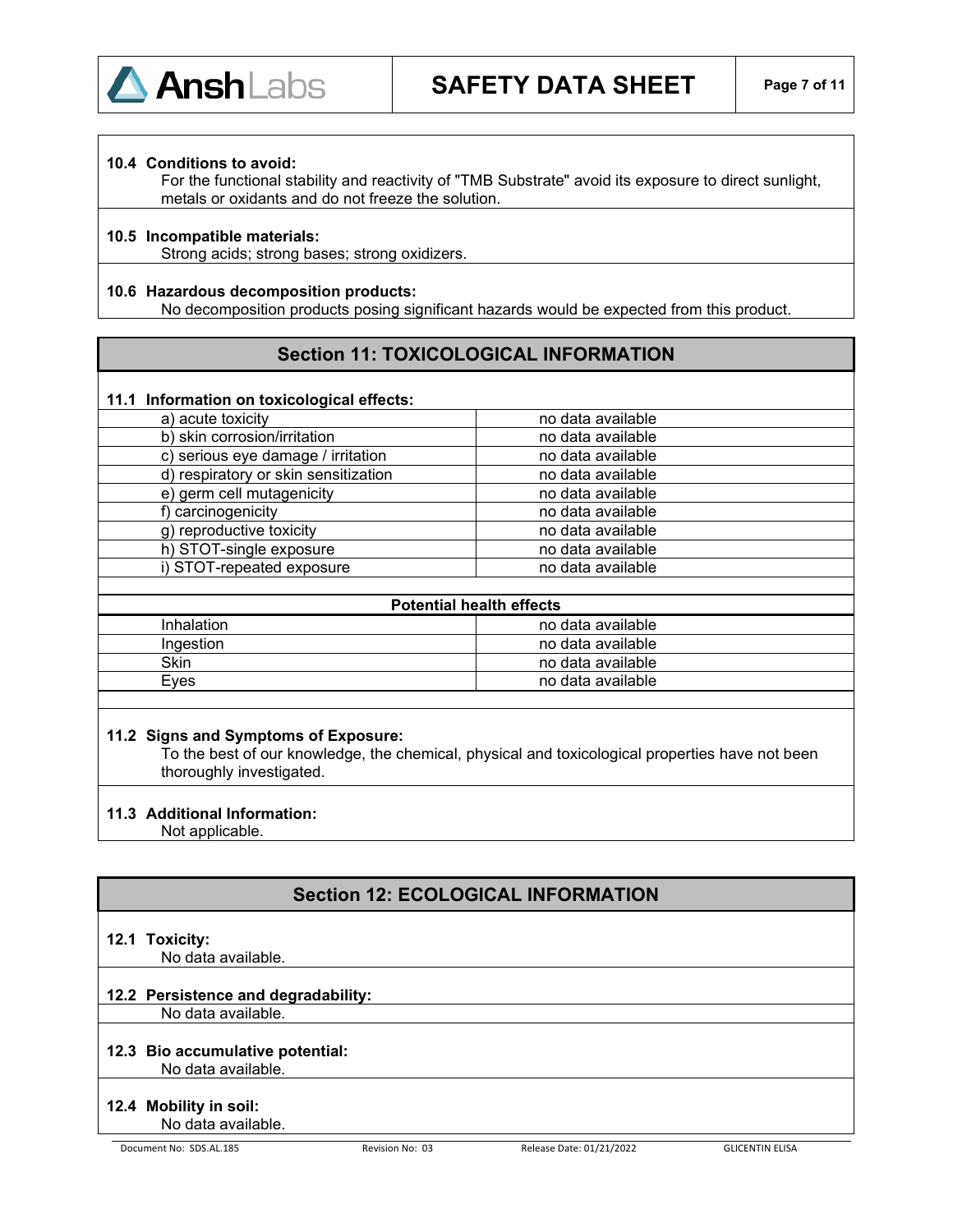

#### **12.5 Results of PBT and vPvB assessment:**

No data available.

#### **12.6 Other adverse effects:**

No data available.

### **Section 13: DISPOSAL CONSIDERATIONS**

#### **13.1 Waste treatment methods:**

Reagents must be disposed of in accordance with local regulations. Do not dispose of in wastewater. If appropriate, contact a licensed disposal company.

### **Section 14: TRANSPORT INFORMATION**

Transportation of this product is not regulated under ICAO, IMDG, US DOT, European ADR or Canadian TDG, because it is in a very small quantity, the product benefits from a total exemption from the ADR regulation.

#### **14.1 UN Number:**

No data available.

### **14.2 UN proper shipping name:**

No data available.

#### **14.3 Transport hazard class(es):** No data available.

**14.4 Packing group:**

No data available.

#### **14.5 Environmental hazards:**

No data available.

#### **14.6 Special precautions for user:**

No data available.

## **14.7 Transport in bulk according to Annex II of MARPOL 73/78 and the IBC Code:**

No data available.

### **Section 15: REGULATORY INFORMATION**

This product is not regulated under US Federal and State Regulations, EU labeling Classification, Canada, and WHMIS Classification, with the exception of Sulfuric Acid that is present in low concentration in Stopping Solution (see below). Mixtures are in conformity with 98/79/EC IVDMD Directive.

| US Federal and State Regulations |                                                                                          |
|----------------------------------|------------------------------------------------------------------------------------------|
| SARA 313                         | Sulfuric Acid is subject to reporting requirements of Section<br>313, Title III of SARA. |
| l CERCLA RG's 40 CFR 302.4       | Sulfuric Acid, Sodium Azide is listed.                                                   |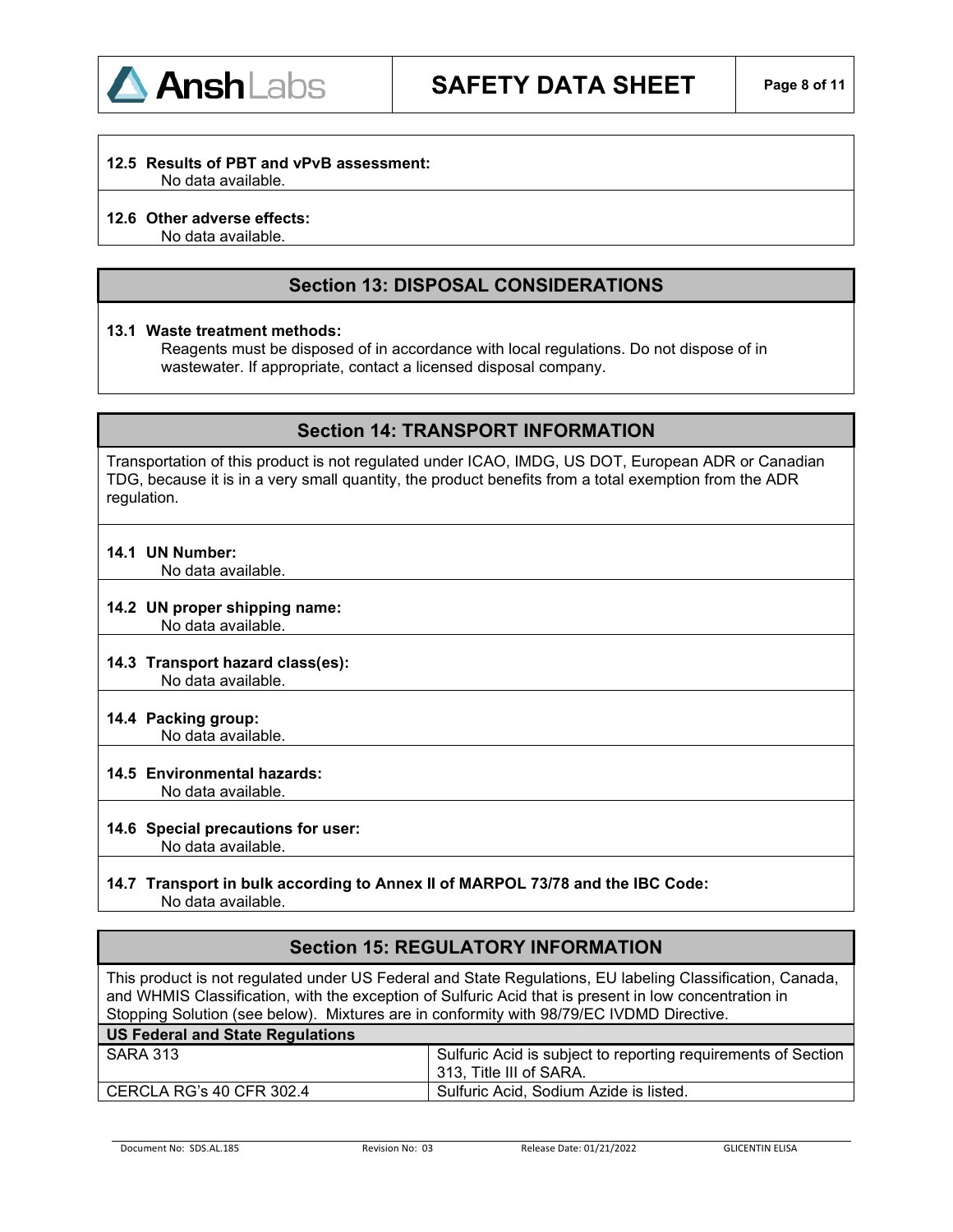

| California Proposition 65           | Sulfuric Acid has been identified by the State of California<br>to cause cancer. The State of California has adopted a<br>regulation which requires a warning be given to individual<br>who may be exposed to chemicals identified by the State<br>to cause cancer or reproductive harm. Accordingly, Ansh<br>Labs advises you of the following warning: WARNING:<br>This product contains a chemical known to the State of<br>California to cause cancer. |
|-------------------------------------|------------------------------------------------------------------------------------------------------------------------------------------------------------------------------------------------------------------------------------------------------------------------------------------------------------------------------------------------------------------------------------------------------------------------------------------------------------|
| Massachusetts MSL                   | Sulfuric Acid, Sodium Azide is listed.                                                                                                                                                                                                                                                                                                                                                                                                                     |
| New Jersey Dept. of Health RTK List | Sulfuric Acid, Sodium Azide is listed.                                                                                                                                                                                                                                                                                                                                                                                                                     |
| Pennsylvania RTK                    | Sulfuric Acid, Sodium Azide is listed.                                                                                                                                                                                                                                                                                                                                                                                                                     |
| <b>EU Labeling Classification</b>   | Preparation not classified.                                                                                                                                                                                                                                                                                                                                                                                                                                |
| Canada                              |                                                                                                                                                                                                                                                                                                                                                                                                                                                            |
| <b>WHMIS Classification</b>         | D1A - Poisonous and Infections Material: Division 1 -<br>Immediate and Serious                                                                                                                                                                                                                                                                                                                                                                             |

|                                                                                               | Immediate and Serious                                 |
|-----------------------------------------------------------------------------------------------|-------------------------------------------------------|
|                                                                                               | Toxic Effects: Very Toxic (Acute Inhalation Toxicity) |
|                                                                                               | E - Corrosive Material.                               |
| <b>PIN</b>                                                                                    | 2796                                                  |
| Ingredients on Ingredient Disclosure List                                                     | Sulfuric Acid, Sodium Azide                           |
| Ingredients with unknown toxicological                                                        | None                                                  |
| properties:                                                                                   |                                                       |
| Some hazardous ingredients listed in Section 15 are below OSHAs and WHMIS' 1.0% w/w (0.1% for |                                                       |
| carcinogens) or EU's ingredient specific concentrations required for reporting in Section 3.  |                                                       |

### **Section 16: OTHER INFORMATION**

*This information is based on our present knowledge. However, this shall not constitute a guarantee for any specific product features and shall not establish a legally valid contractual relationship*.

#### **Changing against the last version:**

Addition of Model AL-185-i, update of section 1.6 (use) section 5.5, Ansh Labs Safety Rating, and addition of information of EC Representative

| <b>Ansh Labs Safety Rating</b> | Flammability: 0          | <b>Code</b>                         |
|--------------------------------|--------------------------|-------------------------------------|
|                                | Health: $3$              | 0=None<br>$1 =$ Slight<br>2=Caution |
|                                | Reactivity with Water: 0 |                                     |
|                                | Contact: 0               | 3=Severe                            |

#### **Abbreviations and acronyms:**

ADR: Accord européen sur le transport des marchandises danger euses par Route (European Agreement concerning the International Carriage of Dangerous Goods by Road)

IMDG: International Maritime Code for Dangerous Goods

IATA: International Air Transport Association

GHS: Globally Harmonized System of Classification and Labelling of Chemicals

EINECS: European Inventory of Existing Commercial Chemical Substances

ELINCS: European List of Notified Chemical Substances

CAS: Chemical Abstracts Service (division of the American Chemical Society)

#### **Key literature references and sources for data:** N/A

#### **Hazard Classification codes and phrases used in this Safety Data Sheet as per regulation:**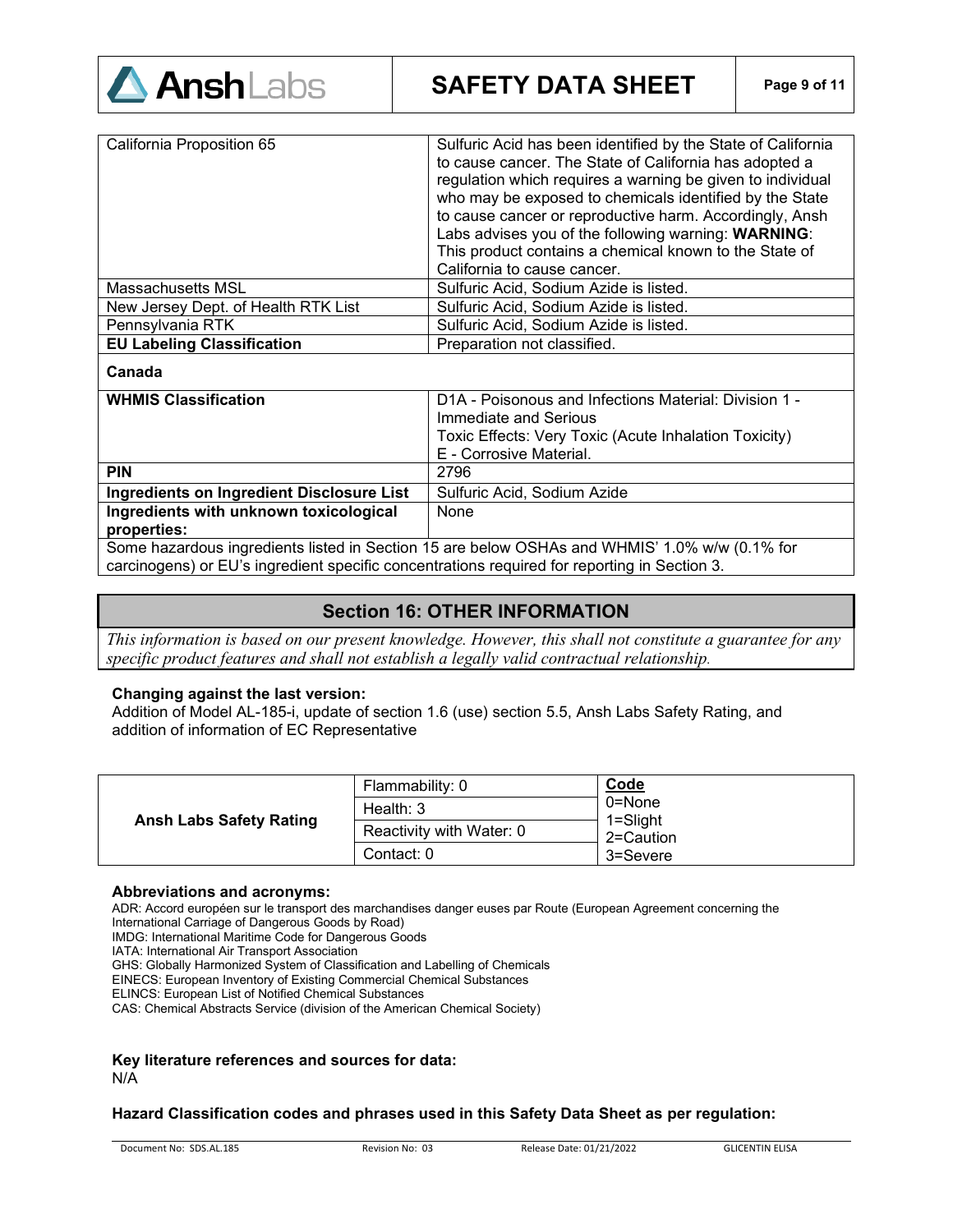

# **SAFETY DATA SHEET Page 10 of 11**

| Reg. 1272/2008   |                                                       |
|------------------|-------------------------------------------------------|
| H <sub>228</sub> | Flammable solid                                       |
| H300             | Fatal if swallowed                                    |
| H301             | Toxic if swallowed                                    |
| H302             | Harmful if swallowed.                                 |
| H311             | Toxic in contact with skin                            |
| H314             | Causes severe skin burns and eye damage.              |
| H315             | Causes skin irritation                                |
| H317             | May cause an allergic skin reaction                   |
| H318             | Causes serious eye damage                             |
| H319             | Causes serious eye irritation                         |
| H331             | Toxic if inhaled                                      |
| H335             | May cause respiratory irritation                      |
| H400             | Very toxic to aquatic life.                           |
| H410             | Very toxic to aquatic life with long lasting effects. |

| Dir. 67/548/CEE |                                                                |
|-----------------|----------------------------------------------------------------|
| R <sub>11</sub> | Highly flammable                                               |
| R <sub>21</sub> | Harmful in contact with skin                                   |
| R <sub>22</sub> | Harmful if swallowed                                           |
| R <sub>23</sub> | Toxic by inhalation                                            |
| R <sub>24</sub> | Toxic in contact with skin                                     |
| R <sub>25</sub> | Toxic if swallowed                                             |
| R <sub>26</sub> | Very toxic by inhalation                                       |
| R <sub>27</sub> | Very toxic in contact with skin                                |
| R <sub>28</sub> | Very toxic if swallowed                                        |
| R <sub>29</sub> | Contact with water liberates toxic gas.                        |
| R30             | Can become highly flammable in use                             |
| R31             | Contact with acids liberates toxic gas                         |
| R32             | Contact with acids liberates very toxic gas                    |
| R <sub>33</sub> | Danger of cumulative effects                                   |
| R34             | Causes burns                                                   |
| R35             | Causes severe burns                                            |
| R36             | Irritating to eyes                                             |
| R37             | Irritating to respiratory system                               |
| R <sub>38</sub> | Irritating to skin                                             |
| R39             | Danger of very serious irreversible effects                    |
| R40             | Limited evidence of a carcinogenic effect                      |
| R41             | Risk of serious damage to eyes                                 |
| R42             | May cause sensitization by inhalation                          |
| R43             | May cause sensitization by skin contact                        |
| <b>R50</b>      | Very toxic to aquatic organisms                                |
| <b>R53</b>      | May cause long-term adverse effects in the aquatic environment |
| C               | Corrosive                                                      |
| F               | <b>Highly Flammable</b>                                        |
| Xi              | Irritant                                                       |
| Xn              | Harmful                                                        |
| N               | Dangerous for the Environment                                  |

| <b>WHMIS Classes</b>               |                                                                                                   |
|------------------------------------|---------------------------------------------------------------------------------------------------|
| D <sub>1</sub> A. D <sub>1</sub> B | <b>Division 1: Materials Causing Immediate and Serious Toxic Effects</b><br>$\bullet$             |
|                                    | <b>Subdivision A: Very Toxic Material</b><br>$\circ$                                              |
|                                    | <b>Subdivision B: Toxic Material</b>                                                              |
| D <sub>2</sub> B                   | <i>Division 2:</i> Materials Causing Other Toxic Effects (generally appear over time<br>$\bullet$ |
|                                    | following one or several exposures)                                                               |
|                                    | <b>Subdivision B: Toxic Material</b>                                                              |
|                                    | Corrosive Material                                                                                |

#### **Advice for training:**

The product is intended for professional laboratory use. **Department issuing SDS**: Regulatory Affairs Department / Document Control.